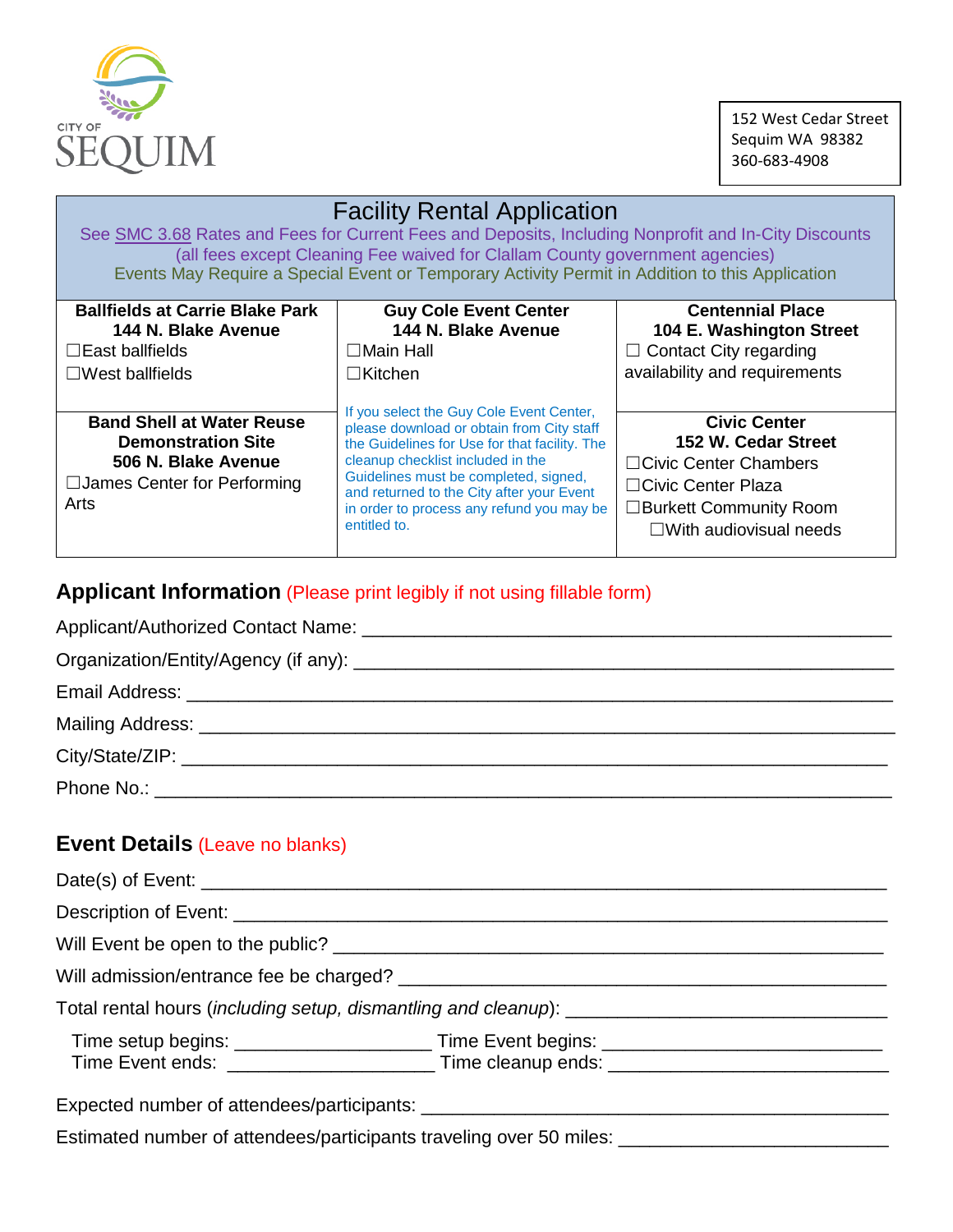*The following aspects of your Event may require special permits, licenses, or insurance in addition to this Application. It is the City's expectation that Applicant will acquire and timely submit all requested documentation before the specified deadlines. For more information, please refer to the City's "Facility Rental Procedures and Rules" located on our website [\(www.sequimwa.gov\)](http://www.sequimwa.gov/) or available on request from City staff.* 

Will items be offered for sale *by a for-profit entity*? (business license may be required)

Will Event involve athletic participation? (enhanced insurance is required if attendees will register for or pay an entrance fee to participate in an athletic activity, including but not limited to biking, running, walking, or engaging in any sport)

\_\_\_\_\_\_\_\_\_\_\_\_\_\_\_\_\_\_\_\_\_\_\_\_\_\_\_\_\_\_\_\_\_\_\_\_\_\_\_\_\_\_\_\_\_\_\_\_\_\_\_\_\_\_\_\_\_\_\_\_\_\_\_\_\_\_\_\_\_\_\_\_\_\_\_\_\_\_\_

Will Event involve alcohol? If yes: Will alcohol be:  $\Box$  served at no charge (banquet license required; must be displayed during Event) **OR** Service Service Service Service Service Service Service Service Service Service Service Service Service Service Service Service Service Service Service Service Service Service Service Service Service Service Service S  $\Box$  available for purchase (special occasion permit required; must be displayed during Event) Will Event involve food? **We are all that involve food?**  $\blacksquare$  If yes:  $\Box$  Is the Event being professionally catered? (caterer must be licensed/permitted)  $\Box$  Is food being prepared or served on-site by Applicant or non-professional group? (temporary food service permit required)  $\Box$  Is the rented facility's kitchen to be used for cooking? (permit, licenses, and enhanced insurance may be required)

## **Applicant has obtained or will obtain prior to Event all required permits, licenses and enhanced insurance coverage checked above. This provision specifically includes all licenses**  and permits that may be required by other agencies. Initial

## **GUIDELINES FOR FACILITY USE AND CLEANUP CHECKLIST**

The City has prepared "Guidelines for Use" for certain facilities. The Guidelines include special instructions you will need to know about access to and use of the facility. Some Guidelines include checklists to fill out at the conclusion of your Event which must be returned to the City before a refund of your deposit can be processed.

## **DECORATIONS AND EQUIPMENT**

In the box below, please list all decorations and equipment you plan to have at your Event. Refer to the "Facility Rental Procedures and Rules" to make sure your plans comply with City policy. Some common decorations such as glitter or candles are *prohibited* or *strictly regulated.* Applications will be rejected if this section is not completely filled out.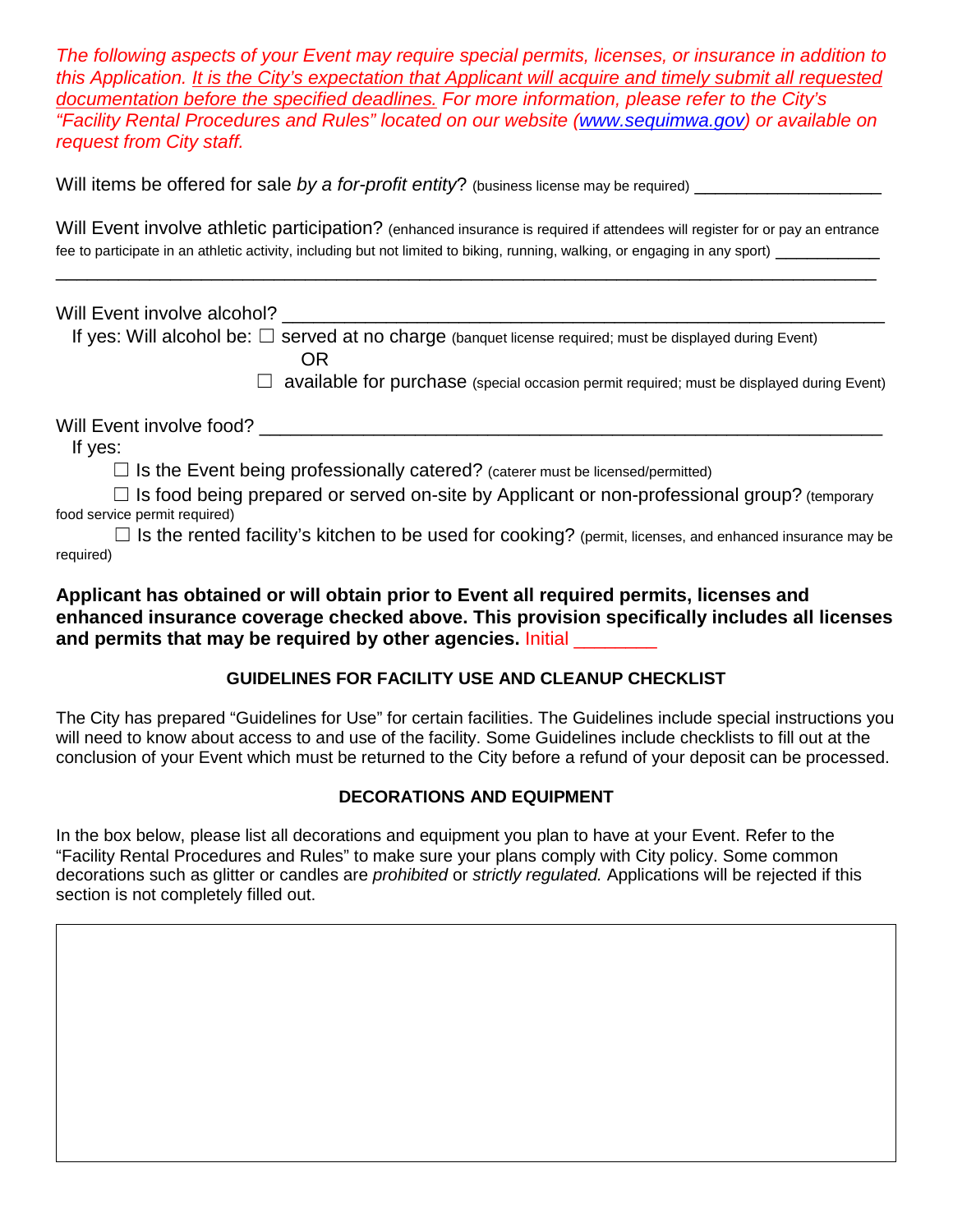#### **LIABILITY INSURANCE**

Liability insurance is required for all rentals of City facilities unless the City agrees to waive the requirement. *No waivers are available if alcohol, site-cooked food, or athletic participation is involved in the Event.*

Proof of liability insurance coverage *must* be presented to the City for review by the Sequim City Attorney within 10 business days of submission of this Application. Documentation must include a Certificate of Liability *and* appropriate Endorsements naming "*City of Sequim*" as an Additional Insured, or covering the City through a blanket additional insured endorsement. Please contact the City Attorney's Office at 360.681.6611 for questions and additional information.

Applicants may seek liability insurance coverage for their Event through the City's risk pool, Washington Cities Insurance Authority (WCIA). For details visit [www.wciapool.org/insurances/tulip](http://www.wciapool.org/insurances/tulip) or call 1-800-507-8414 (OneBeacon Customer Service). Applicant may use any insurance provider licensed to do business in the State of Washington with a current A.M. Best rating of not less than A:VII.

General Liability policies must name or cover the City of Sequim as an additional insured using ISO form CG 20 11 or coverage at least as broad.

If **alcohol** is available or sold, Applicant must obtain liquor liability insurance coverage naming "City of Sequim" as an additional insured with minimum coverage of \$1,000,000/occurrence. (Host liquor liability coverage may be substituted when alcohol is consumed *but not sold* at event.)

For **athletic events** the General Liability policy must include coverage for "participant liability" with limits of not less than \$1,000,000/occurrence and be endorsed to reflect that Applicant's insurance coverage is primary as respects the City of Sequim.

#### **REFUNDS**

Fees and deposits are determined by Sequim Municipal Code 3.68. The City has discretion on what portion of an Applicant's fees and deposits may be refunded to Applicant, based on the specific circumstances and the City's Facility Rental Procedures and Rules.

Refunds resulting from cancellation of an Event *may* be calculated as follows:

| TIMING OF CANCELLATION | PERCENTAGE OF REFUNDABLE FEES AND DEPOSITS |
|------------------------|--------------------------------------------|
|                        |                                            |

| More than 60 calendar days prior to Event | 100% |
|-------------------------------------------|------|
| 30 to 59 calendar days prior to Event     | 80%  |
| 8 to 29 calendar days prior to Event      | .50% |
| Fewer than 8 calendar days prior to Event | .30% |

The above formula may be used whether the cancellation is by the Applicant, or the result of the City's removal of the Event from the calendar due to Applicant's failure to timely provide a complete Application.

Cleaning fees vary in amount depending on facility and use, and are nonrefundable to any Applicant (even local government and nonprofit) except in the case of cancellation of the Event.

A rescheduling fee may be charged if Applicant asks to reschedule an Event more than one time. Rescheduling fees may be assessed against any Applicant, including local government or nonprofit.

Disputes over fees, deposits and refunds may be appealed to the City Manager.